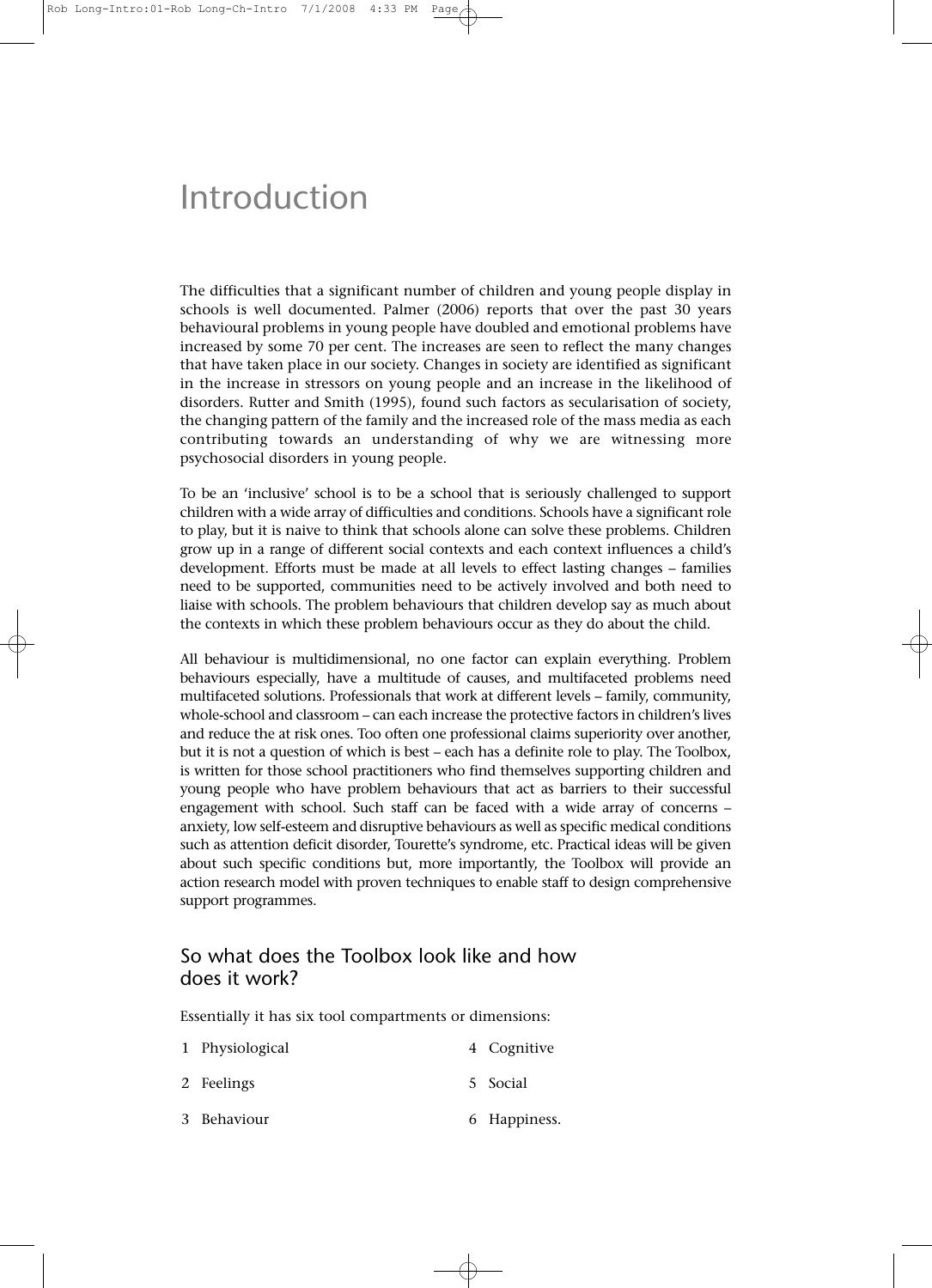#### 2 ROB LONG'S INTERVENTION TOOLBOX

For each compartment there are a number of tools – or interventions – that may be used, depending on age and level of understanding of the young person.

All problem behaviours have many component parts, not just one. This is partly why many interventions fail to be as effective as they could be because they take a standpoint that one tool fits all problems. The Toolbox enables us to employ several different tools that comprehensibly tackle the problem behaviour. So from the Toolbox the practitioner can take the most relevant interventions and place them in a 'string bag'. A string bag is ideal as it can become whatever shape it needs it to be in order to fit the shape of the problem.

The degree of relevance that any particular tool has to a problem is decided by answering a set of indicative assessment questions. Usually all tools are used at some time, but some are used more frequently. Ideally, the young person is actively involved in the whole process, because it is the problem that is to be analysed, not the child. A useful way of remembering this is: the problem is the problem, not the child. Drawing on personal experience here are two examples.

## Case Study 1

JJ is nine years old and her teachers complain about her slowness in completing assignments. She seems to need a lot of reassurance and will often cry in class during new assignments or group work. During playtimes JJ is seen wandering around alone, and would rather stay in and read than join in with other children. She often complains of feeling anxious and frightened.

For a moment consider how a car mechanic would begin to investigate a problem in a car engine and then transfer this approach to addressing JJ's problems. Through basic observation it can be seen immediately that there are clear indications that JJ will need a range of interventions, namely:

- Physiological tools teaching her relaxation skills to help her cope with her physiological arousal.
- Feelings tools skills to raise her feelings of self-worth and an understanding of her negative feelings.
- Behavioural tools to explore the triggers that seem to lead to her crying in class, whether these can be changed or if JJ can be taught alternative coping responses.
- Cognitive tools JJ will probably have negative thoughts, such as 'I'm not popular with other children' or 'Nobody wants to play with me', that will require techniques designed to develop positive thinking to eradicate.
- Social tools JJ seems to lack friendship-making skills, so this would be an area to explore and perhaps help strengthen.
- Happiness tools it is clear that she is not enjoying school. Interventions that can help her focus on the good things in school, as well as developing a 'badge of courage' as she faces her challenges will be of value.

The beginnings of a comprehensive intervention programme for JJ begin to emerge. Our Toolbox has provided us with a multifaceted approach that is much more likely to be effective in tackling the problem.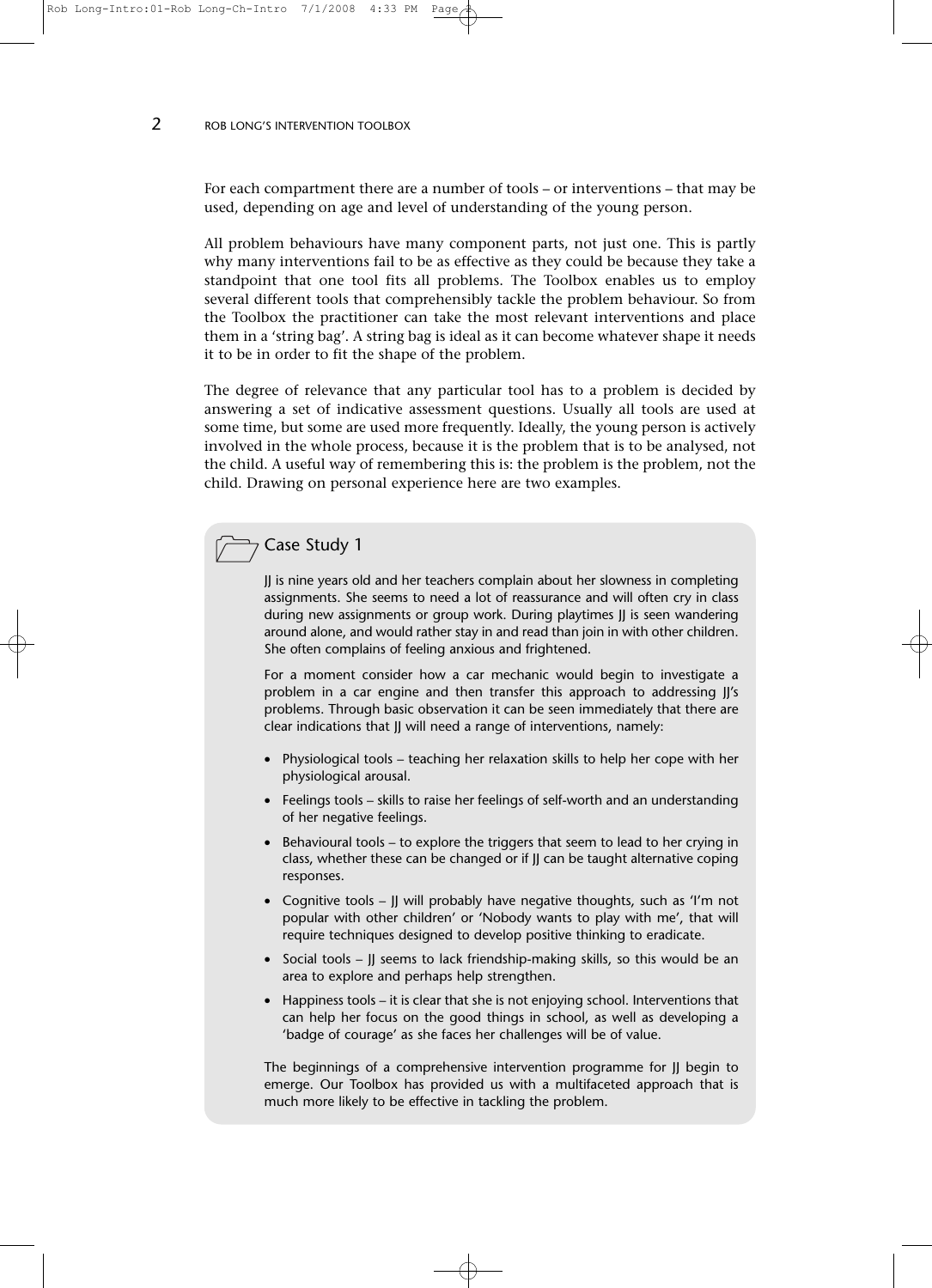Returning to the car mechanic, we would expect that after listening to the car that he would carry out some form of diagnostic testing, to provide more precise information. For us, the more detailed assessment will come through applying a set of indicative questions to the problem, which will be detailed later.

## Case Study 2

TS is 14 years old and has a history of social, emotional and behavioural difficulties. He has some in-class support, but his behaviour with certain teachers has deteriorated – refusing to comply with reasonable requests and often shouting out and banging his desk. His peer relationships have worsened and he has been reported for bullying some members of his tutor group. He is frequently sent out of lessons and his parents have been interviewed in school several times. Detentions and similar punishments seem to have little or no effect.

Once again it can be seen from the description of TS's problems that certain interventions will be needed to support him. This is the initial assessment, before the set of indicative questions are completed. These questions will often confirm your first hunch, giving you added confidence in how to approach the problem.

It is important to remember that it is the answers given to the assessment questions that determine the interventions to be used. However, it would be foolish not to draw on the professional insight and understanding that every practitioner acquires through hands-on experience.

- Feelings TS is receiving little positive feedback for his work and his relationship with adults and peers seems poor. This range of negativity is likely to have damaged his personal confidence, so some self-esteem activities would probably prove useful.
- Behaviour there is a need to analyse the circumstances which lead to TS being excluded from classes. Is there a pattern to it? Are there certain triggers, and what are the consequences that follow? Does being excluded enable him to avoid work he does not like? Are there any positive consequences that could be employed to increase appropriate behaviour?
- Cognitive does TS have doubts about his abilities in certain subject areas? Is there a need for some cognitive restructuring? That is, helping him to challenge negative thoughts about his ability and work. Also, as he sometimes hurts others a Restorative Justice approach could be used. That is, 'What have you done? What was the outcome? How can you make amends and learn what to do next time?'
- Socially the fact that he is bullying other children will naturally damage his chance of having friends. In fact, children will naturally avoid him because of his bullying tendencies. Some social skills training might be of value to help TS understand how to make friends and relate better to others.
- Happiness an area from which he could benefit finding his signature strengths and enabling him to employ them would be positive, as well as other activities such as helping others and positive event planning.

*(Continued)*